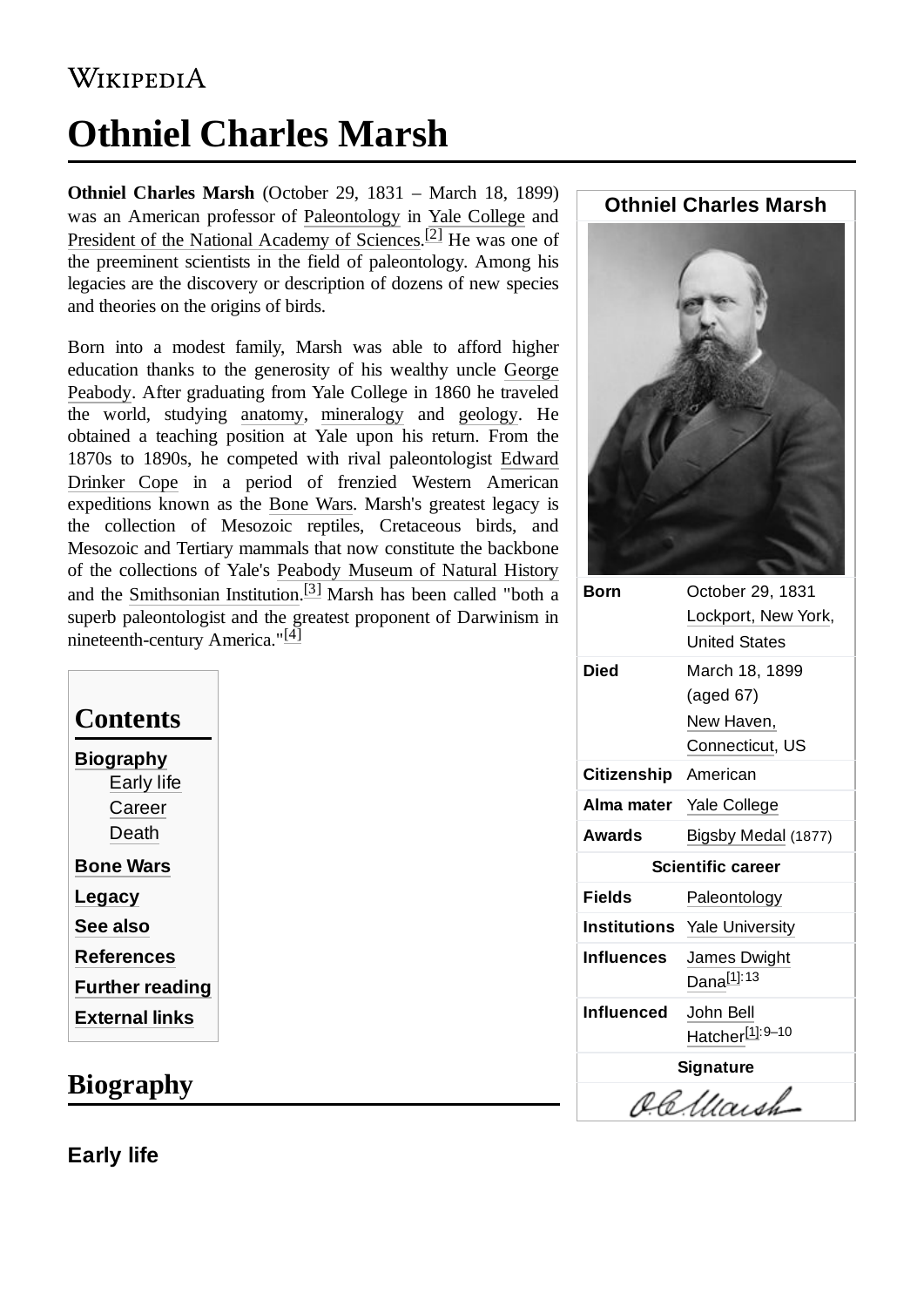Marsh was born October [29, 1831 in](https://en.wikipedia.org/wiki/United_States) [Lockpor](https://en.wikipedia.org/wiki/Lockport_(city),_New_York)[t, New](https://en.wikipedia.org/wiki/United_States) [York](https://en.wikipedia.org/wiki/New_York_(state)), United States, to a family of modest means. His father, Caleb Marsh, was a farmer. His mother, Mary Gaines Peabody, was the younger sister of wealthy banker and philanthropist [George Peabody,](https://en.wikipedia.org/wiki/George_Peabody) and died of [cholera](https://en.wikipedia.org/wiki/Cholera) when Marsh was less than three years  $old$ .<sup>[\[1\]:](#page-5-0)12</sup> The financial backing of his uncle allowed Marsh to obtain a formal education.<sup>[\[5\]](#page-5-5)</sup> He graduated from Phillips [Academy, Andover](https://en.wikipedia.org/wiki/Phillips_Academy,_Andover) in 1856 and [Yale College](https://en.wikipedia.org/wiki/Yale_College) with his bachelor of arts degree with honors in  $1860 \cdot \frac{[1]!}{[1]! \cdot 13[6]}$  $1860 \cdot \frac{[1]!}{[1]! \cdot 13[6]}$  $1860 \cdot \frac{[1]!}{[1]! \cdot 13[6]}$ 





Marsh's house, Yale University, New Haven, Connecticut.

studied [paleontology](https://en.wikipedia.org/wiki/Paleontology) and [anatomy](https://en.wikipedia.org/wiki/Anatomy) in [Berlin,](https://en.wikipedia.org/wiki/Berlin) [Heidelberg](https://en.wikipedia.org/wiki/Heidelberg) and [Breslau](https://en.wikipedia.org/wiki/Breslau) from 1862 to 1865.<sup>[\[7\]](#page-5-7)</sup> On his return to the United States in 1866 he was appointed professor of vertebrate paleontology at [Yale University](https://en.wikipedia.org/wiki/Yale_University), making him the first professor of [paleontology](https://en.wikipedia.org/wiki/Paleontology) in the United States.  $[1]$ : 13

The same year, the [Peabody Museum](https://en.wikipedia.org/wiki/Peabody_Museum_of_Natural_History) of Natural History at Yale was founded with a donation of US\$150,000 from George [Peabody](https://en.wikipedia.org/wiki/George_Peabody), on Marsh's suggestion.<sup>[\[5\]](#page-5-5)</sup> Marsh served as a trustee of the Peabody Museum and was one of its three original curators.<sup>[\[1\]](#page-5-0):10</sup>



Brontosaurus excelsus in the Yale [Peabody](https://en.wikipedia.org/wiki/Peabody_Museum_of_Natural_History) Museum of Natural History. Found in 1879 at Como Bluff, Wyoming.

#### <span id="page-1-0"></span>**Career**

After receiving an inheritance of US\$100,000 from his uncle, George [Peabody](https://en.wikipedia.org/wiki/George_Peabody),  $[1]$ :13 Marsh and his many fossil hunters were able to uncover about 500 new species of fossil animals, which were all named later by Marsh himself in the almost 400 scientific articles he published during his career. $[1]$ :13 In May 1871, Marsh uncovered the first [pterosaur](https://en.wikipedia.org/wiki/Pterosaur) fossils found in America. He also found early [horses](https://en.wikipedia.org/wiki/Horse), flying reptiles, [Cretaceous](https://en.wikipedia.org/wiki/Cretaceous) and [Jurassic](https://en.wikipedia.org/wiki/Jurassic) dinosaurs such as *[Triceratops](https://en.wikipedia.org/wiki/Triceratops)*, *[Stegosaurus](https://en.wikipedia.org/wiki/Stegosaurus)*, [\[1\]](#page-5-0):13 *[Brontosaurus](https://en.wikipedia.org/wiki/Brontosaurus)*, [\[1\]](#page-5-0):13 *[Apatosaurus](https://en.wikipedia.org/wiki/Apatosaurus)* and *[Allosaurus](https://en.wikipedia.org/wiki/Allosaurus)*, [\[1\]](#page-5-0):13 and described the toothed birds of the [Cretaceous](https://en.wikipedia.org/wiki/Cretaceous) *[Ichthyornis](https://en.wikipedia.org/wiki/Ichthyornis)* [\[8\]](#page-5-8) and *[Hesperornis](https://en.wikipedia.org/wiki/Hesperornis)*. [\[9\]](#page-5-9)

Marsh discovered fossils showing the evolution of the horse. It was the ability to document Darwin's theory of evolution through the fossil record that made Marsh's efforts so significant. Marsh, more than anyone, produced the physical evidence to support Darwin's [work. In 1876, English biologist](https://en.wikipedia.org/wiki/Thomas_Henry_Huxley) and anthropologist Thomas Henry Huxley visited Marsh. Huxley's views on evolution were initially

quite different from those of Marsh. However, Marsh showed him his collection of fossils and explained his conclusions. Huxley changed his opinions to match those of Marsh, and made them the basis of his famous New York lecture on the horse. [\[10\]](#page-5-10)[\[11\]](#page-5-11)

In 1868, Marsh was elected as a member of the [American Philosophical Society.](https://en.wikipedia.org/wiki/American_Philosophical_Society)<sup>[\[12\]](#page-5-12)</sup>

Marsh began uncovering a vast array of Jurassic specimens in 1877 in the [Morrison Formation](https://en.wikipedia.org/wiki/Morrison_Formation) near Morrison, Colorado in what is now known as [Dinosaur](https://en.wikipedia.org/wiki/Dinosaur_Ridge) Ridge. Later that year, he learned of the fossils at [Como Bluff](https://en.wikipedia.org/wiki/Como_Bluff), Wyoming, and his workers there produced more astounding results, continuing until 1889. Marsh's men also excavated near [Canon City, Colorado,](https://en.wikipedia.org/wiki/Garden_Park,_Colorado) and in the Denver Beds of the Lance Formation.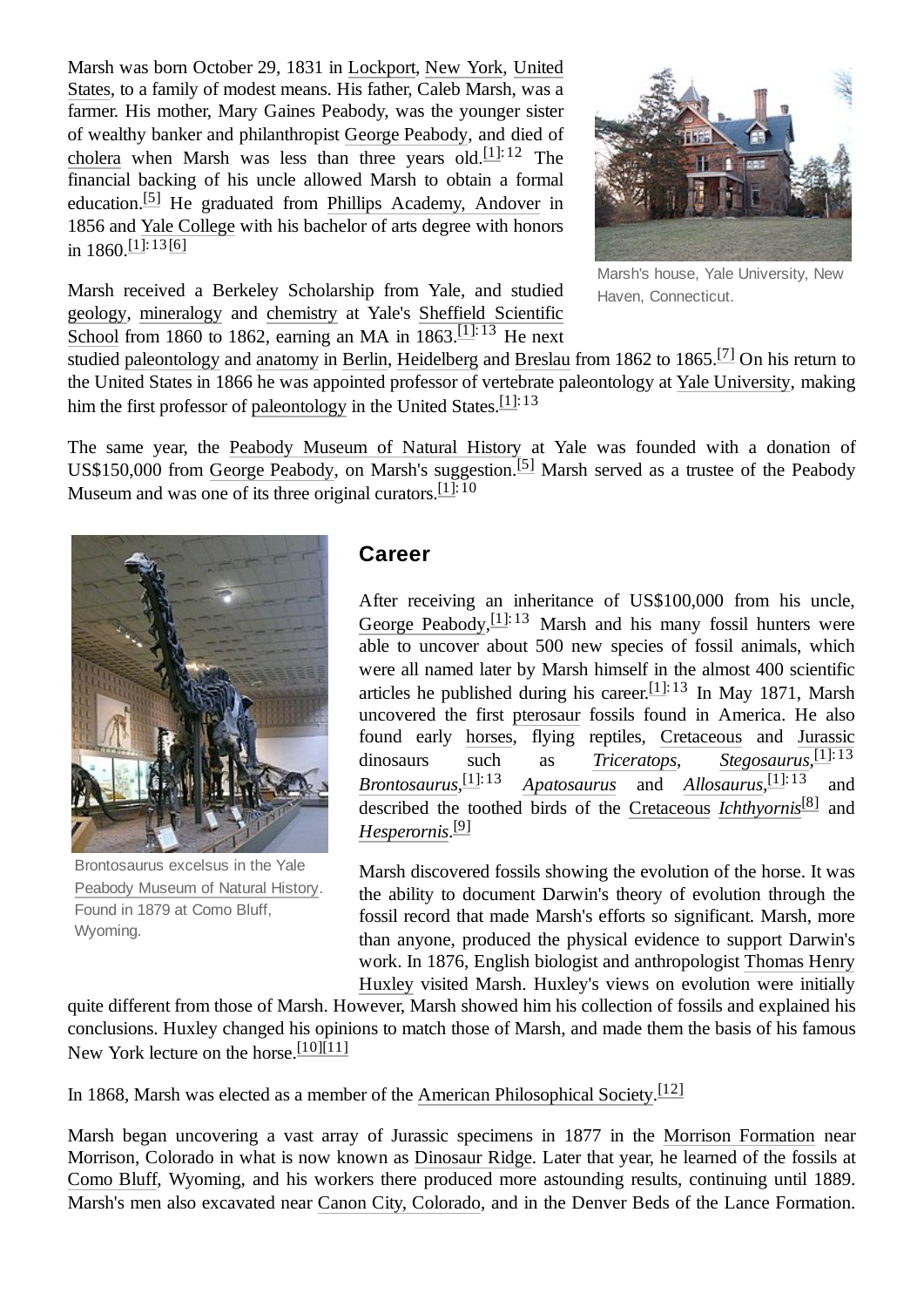The Morrison workers sent back 230 large boxes of bones to Marsh at Yale. His Canon City workers sent back 270 boxes, and 480 boxes were sent from Como Bluff. Marsh biographer Charles Schuchert referred to this as "truly the richest harvest of dinosaurs ever garnered by a single paleontologist." $[13]$ 

Marsh's work with early mammals is also quite significant. In early 1878, Marsh was ecstatic to find that one of his men at Como Bluff had found a mammal fossil from the Jurassic period. This led to further discoveries which increased the knowledge of Jurassic mammals exponentially. Marsh was able to describe new genera and species in every major mammalian group. $[14]$ 

In 1880, Marsh caught the attention of the scientific world with the publication of *Odontornithes: a Monograph on Extinct Birds of North America,* which included his discoveries of birds with teeth. These skeletons helped bridge the gap between dinosaurs and birds, and provided invaluable support for Darwin's theory of evolution.[\[15\]](#page-5-15) Darwin wrote to Marsh saying, "Your work on these old birds & on the many fossil animals of N. America has afforded the best support to the theory of evolution, which has appeared within the last 20 years" (since Darwin's publication of *Origin of Species).* [\[16\]](#page-5-16)[\[17\]](#page-5-17)

Marsh served as Vertebrate Paleontologist of the U.S. Geological Survey from 1882 to 1892.<sup>[\[5\]](#page-5-5)</sup> Thanks to [John Wesley Powell, head](https://en.wikipedia.org/wiki/U.S._Geological_Survey) of the USGS, and Marsh's contacts in Washington, Marsh was placed at the head of the consolidated government survey in the late 1880s.<sup>[\[18\]](#page-6-1)</sup>

[Between 1883 and 1895, Marsh was](https://en.wikipedia.org/wiki/National_Academy_of_Sciences) President of the National Academy of Sciences.<sup>[\[5\]](#page-5-5)</sup>

The pinnacle of Marsh's work with dinosaurs came in 1896 with the publication of his two quartos, *Dinosaurs of North America* and *Vertebrate Fossils,* which demonstrated his unsurpassed knowledge of the subject.<sup>[\[19\]](#page-6-2)</sup>

On December 13, 1897, Marsh received the [Cuvier](https://en.wikipedia.org/w/index.php?title=Cuvier_Prize&action=edit&redlink=1) Prize of 1,500 [francs](https://en.wikipedia.org/wiki/French_franc) from the [French Academy of Science](https://en.wikipedia.org/wiki/French_Academy_of_Science).<sup>[\[20\]](#page-6-3)</sup>

#### <span id="page-2-0"></span>**Death**

Marsh died on March 18, 1899, a few years after his great rival Cope.<sup>[\[6\]](#page-5-6)</sup> He was interred at the [Grove Street Cemetery](https://en.wikipedia.org/wiki/Grove_Street_Cemetery) in [New Haven, Connecticut](https://en.wikipedia.org/wiki/New_Haven,_Connecticut).

## <span id="page-2-1"></span>**Bone Wars**

Marsh is also known for the so-called "[Bone](https://en.wikipedia.org/wiki/Bone_Wars) Wars" waged against [Edward Drinker](https://en.wikipedia.org/wiki/Edward_Drinker_Cope) Cope. The two men were fiercely competitive, discovering and documenting more than 120 new [species](https://en.wikipedia.org/wiki/Species) of [dinosaurs](https://en.wikipedia.org/wiki/Dinosaur) between them. [\[1\]](#page-5-0):14

In the winter of 1863, Marsh first met Cope while in Berlin. Marsh, age thirty-two, was attending the University of Berlin. He held two university degrees in comparison to Cope's lack of formal schooling past sixteen, but Cope had written 37 scientific papers in comparison to Marsh's two published works. While they would later become rivals, on meeting the two men appeared to take a liking to each other. Marsh led Cope on a tour of the city, and they stayed together for days. After Cope left Berlin the two maintained correspondence, exchanging manuscripts, fossils, and photographs.  $[21]:11$  $[21]:11$ 



*Hesperornis regalis,* a species of ancient flightless bird with teeth, as drawn by Othniel Marsh, and published in his book, *Odontornithes: A Monograph on the Extinct Toothed Birds of North America.*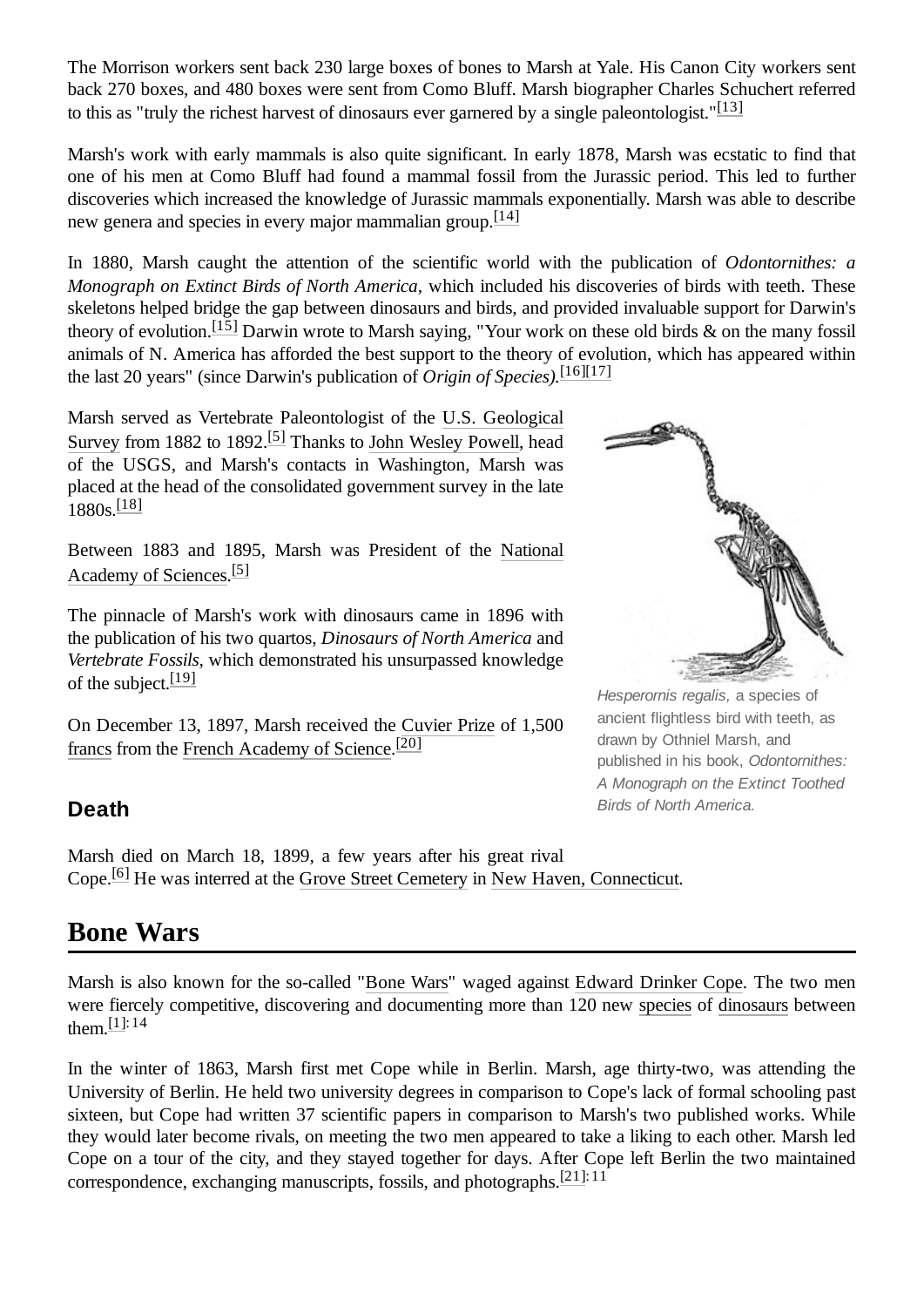Cope named *[Colosteus](https://en.wikipedia.org/wiki/Colosteus) marshii* for Marsh [in 1867, and Marsh returned the](https://en.wikipedia.org/wiki/Mosasaurus) favor, naming *Mosasaurus copeanus* for Cope in 1869.<sup>[\[1\]:](#page-5-0) 15</sup>

In 1868, Marsh visited Cope in [Haddonfield,](https://en.wikipedia.org/wiki/Haddonfield) New [Jersey](https://en.wikipedia.org/wiki/New_Jersey). Cope had been recovering fossils from the quarries since 1866, including those of *[Laelaps aquilungis](https://en.wikipedia.org/wiki/Dryptosaurus)* which he described as a new species. Before he departed, Marsh contracted the owners of several marl pits to send any newly-discovered fossils to him, and not to Cope. [\[1\]](#page-5-0): 15 [\[22\]:](#page-6-5) 35

The two began to develop a rivalry when Marsh allegedly pointed out that Cope had placed the skull of *[Elasmosaurus](https://en.wikipedia.org/wiki/Elasmosaurus)* at the end of its tail. Cope attempted to buy back the papers containing his flawed reconstruction, but [Joseph Leidy](https://en.wikipedia.org/wiki/Joseph_Leidy) exposed his cover-up at a meeting of the Academy of Natural Sciences.<sup>[\[21\]](#page-6-4): 15</sup> This rivalry went on throughout their lives.

Marsh eventually "won" the Bone Wars by finding 80 new species of dinosaur, while Cope found 56. Cope did not take this lightly, and the two debated each other in scientific journals for many years to come.

## <span id="page-3-0"></span>**Legacy**

Marsh named the following dinosaur [genera](https://en.wikipedia.org/wiki/Genus):

- *[Allosaurus](https://en.wikipedia.org/wiki/Allosaurus)* (1877)
- *[Ammosaurus](https://en.wikipedia.org/wiki/Ammosaurus)* (1890)
- *[Anchisaurus](https://en.wikipedia.org/wiki/Anchisaurus)* (1885)
- *[Apatornis](https://en.wikipedia.org/wiki/Apatornis)* (1873)
- *[Apatosaurus](https://en.wikipedia.org/wiki/Apatosaurus)* (1877)
- *[Atlantosaurus](https://en.wikipedia.org/wiki/Atlantosaurus)* (1877)
- *[Barosaurus](https://en.wikipedia.org/wiki/Barosaurus)* (1890)
- *[Brontosaurus](https://en.wikipedia.org/wiki/Brontosaurus)* (1879)
- *[Camptosaurus](https://en.wikipedia.org/wiki/Camptosaurus)* (1885)
- *[Ceratops](https://en.wikipedia.org/wiki/Ceratops)* (1888)
- *[Ceratosaurus](https://en.wikipedia.org/wiki/Ceratosaurus)* (1884)
- *[Claosaurus](https://en.wikipedia.org/wiki/Claosaurus)* (1890)
- *[Coelurus](https://en.wikipedia.org/wiki/Coelurus)* (1879)
- *[Coniornis](https://en.wikipedia.org/wiki/Coniornis)* (1893)
- *[Creosaurus](https://en.wikipedia.org/wiki/Creosaurus)* (1878)
- *[Diplodocus](https://en.wikipedia.org/wiki/Diplodocus)* (1878)
- *[Diracodon](https://en.wikipedia.org/wiki/Diracodon)* (1881)
- *[Dryosaurus](https://en.wikipedia.org/wiki/Dryosaurus)* (1894)
- *[Dryptosaurus](https://en.wikipedia.org/wiki/Dryptosaurus)* (1877)
- *[Hesperornis](https://en.wikipedia.org/wiki/Hesperornis)* (1872)
- *[Ichthyornis](https://en.wikipedia.org/wiki/Ichthyornis)* (1873)
- *[Labrosaurus](https://en.wikipedia.org/wiki/Labrosaurus)* (1896)
- *[Laosaurus](https://en.wikipedia.org/wiki/Laosaurus)* (1878)
- *[Lestornis](https://en.wikipedia.org/wiki/Hesperornis)* (1876)
- *[Nanosaurus](https://en.wikipedia.org/wiki/Nanosaurus)* (1877)
- *[Nodosaurus](https://en.wikipedia.org/wiki/Nodosaurus)* (1889)
- *[Ornithomimus](https://en.wikipedia.org/wiki/Ornithomimus)* (1890)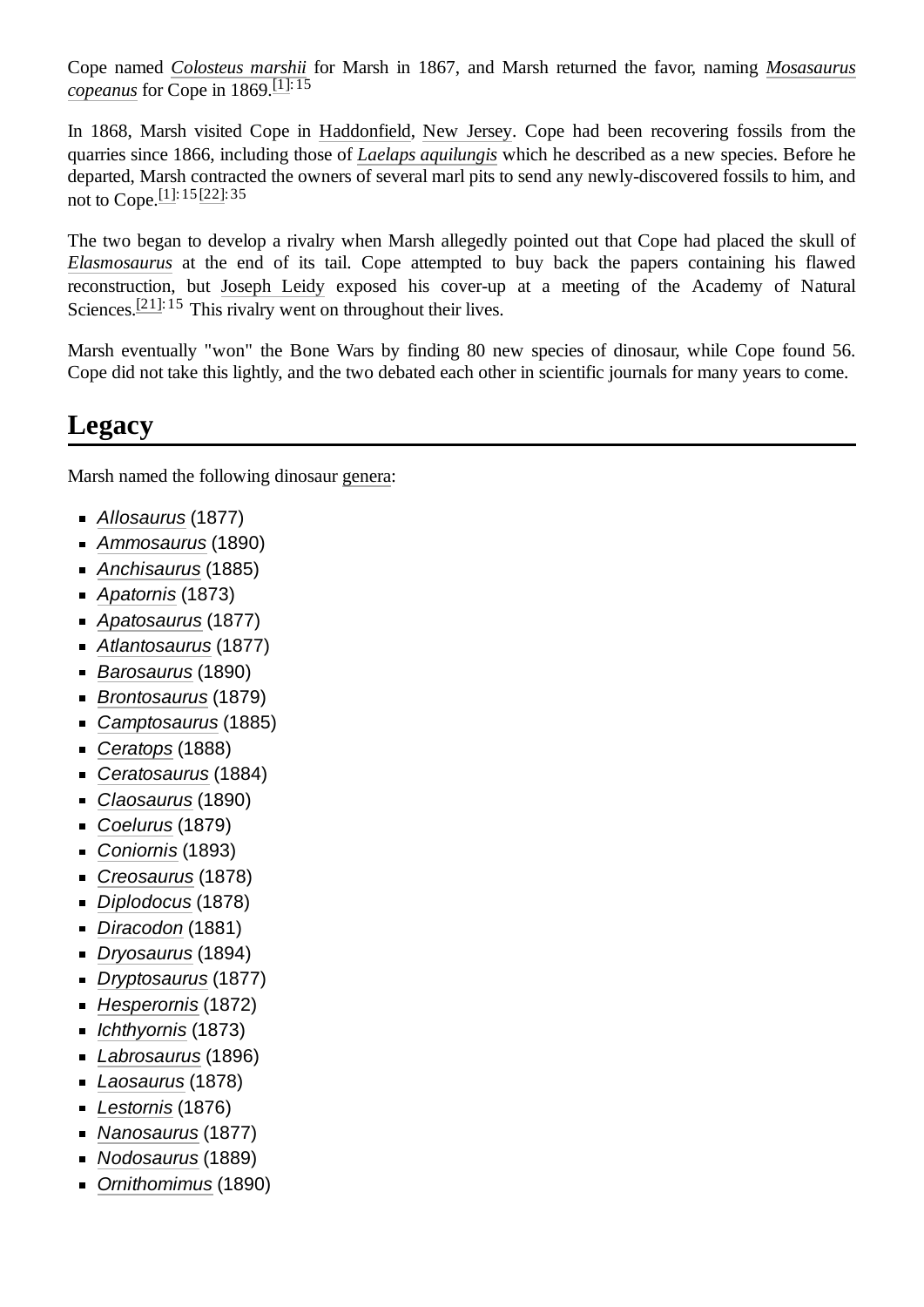- *[Pleurocoelus](https://en.wikipedia.org/wiki/Pleurocoelus)* (1891)
- *[Priconodon](https://en.wikipedia.org/wiki/Priconodon)* (1888)
- *[Stegosaurus](https://en.wikipedia.org/wiki/Stegosaurus)* (1877)
- *[Torosaurus](https://en.wikipedia.org/wiki/Torosaurus)* (1891)
- *[Triceratops](https://en.wikipedia.org/wiki/Triceratops)* (1889)

He named the [suborders](https://en.wikipedia.org/wiki/Suborder) [Ceratopsia](https://en.wikipedia.org/wiki/Ceratopsia) (1890), [Ceratosauria](https://en.wikipedia.org/wiki/Ceratosauria) (1884), [Ornithopoda](https://en.wikipedia.org/wiki/Ornithopoda) (1881), [Stegosauria](https://en.wikipedia.org/wiki/Stegosauria) (1877), and [Theropoda](https://en.wikipedia.org/wiki/Theropoda).

He also named the [families](https://en.wikipedia.org/wiki/Family_(biology)) [Allosauridae](https://en.wikipedia.org/wiki/Allosauridae) (1878), [Anchisauridae](https://en.wikipedia.org/wiki/Anchisauridae) (1885), [Camptosauridae](https://en.wikipedia.org/wiki/Camptosauridae) (1885), [Ceratopsidae](https://en.wikipedia.org/wiki/Ceratopsidae) (1890), [Ceratosauridae](https://en.wikipedia.org/wiki/Ceratosauridae), [Coeluridae](https://en.wikipedia.org/wiki/Coeluridae), [Diplodocidae](https://en.wikipedia.org/wiki/Diplodocidae) (1884), [Dryptosauridae](https://en.wikipedia.org/wiki/Dryptosauridae) (1890), [Nodosauridae](https://en.wikipedia.org/wiki/Nodosauridae) (1890), [Ornithomimidae](https://en.wikipedia.org/wiki/Ornithomimidae) (1890), [Plateosauridae](https://en.wikipedia.org/wiki/Plateosauridae) (1895), and [Stegosauridae](https://en.wikipedia.org/wiki/Stegosauridae) (1880).



Othniel Marsh (center, back row) and assistants ready for digging

He also named many individual [species](https://en.wikipedia.org/wiki/Species) of dinosaurs.

Dinosaurs named by others in honour of Marsh include *[Hoplitosaurus](https://en.wikipedia.org/wiki/Hoplitosaurus) marshi* (Lucas, 1901), *[Iaceornis](https://en.wikipedia.org/wiki/Iaceornis) marshi* (Clarke, 2004), *[Marshosaurus](https://en.wikipedia.org/wiki/Marshosaurus)* (Madsen, 1976), *[Othnielia](https://en.wikipedia.org/wiki/Othnielia)* (Galton, 1977), and *[Othnielosaurus](https://en.wikipedia.org/wiki/Othnielosaurus)* (Galton, 2007).

Marsh's finds formed the original core of the collection of Yale's [Peabody Museum](https://en.wikipedia.org/wiki/Peabody_Museum_of_Natural_History) of Natural History. The museum's Great Hall is dominated by the first fossil skeleton of *Brontosaurus* that he discovered, which was reclassified as *Apatosaurus* for a time. However, an extensive study published in 2015 concluded that *Brontosaurus* was a valid genus of sauropod distinct from *Apatosaurus*. [\[23\]](#page-6-6)[\[24\]](#page-6-7)[\[25\]](#page-6-8)

He donated his home in New [Haven, Connecticut, to Yale](https://en.wikipedia.org/wiki/Othniel_C._Marsh_House) University in 1899. The Othniel C. Marsh House, now known as Marsh Hall, is designated a National Historic [Landmark](https://en.wikipedia.org/wiki/National_Historic_Landmark). Marsh Hall serves as the home of the Yale School of Forestry at the Yale School of the [Environment](https://en.wikipedia.org/wiki/Yale_School_of_the_Environment). The grounds are now known as the [Marsh Botanical Garden.](https://en.wikipedia.org/wiki/Marsh_Botanical_Garden)

Marsh was elected a member of the [American Antiquarian Society](https://en.wikipedia.org/wiki/American_Antiquarian_Society) in 1877.<sup>[\[26\]](#page-6-9)</sup>

Marsh formulated the Law of brain growth, which states that, during the [tertiary](https://en.wikipedia.org/wiki/Tertiary) period, many taxonomic groups presented gradual increase in the size of the brain. This evolutionary law remains being used due to its explanatory, and to a certain extent, predictive potential  $[27]$ 

Prior to Marsh's efforts, the entirety of fossil remains known in North America was quite small. As a result of the generosity of George [Peabody,](https://en.wikipedia.org/wiki/George_Peabody) Marsh was able to keep discovery teams in the field almost continuously from 1870 until his death. The material recovered in his 30 years of collection was simply astonishing to the scientific community. At the Peabody Museum, Marsh was the first to create skeletal displays of dinosaurs, which are now common in countless museums of natural history.<sup>[\[28\]](#page-6-11)</sup>

Marsh biographer Mark J. McCarren summed it up this way, Marsh's "contributions to the understanding of extinct reptiles, birds and mammals are unequaled in the history of paleontology." $[29]$ 

[Marsh Butte](https://en.wikipedia.org/wiki/Marsh_Butte), located in the Grand Canyon, was officially named in his honor in 1906.

#### <span id="page-4-0"></span>**See also**

*[Dinosaur](https://en.wikipedia.org/wiki/Dinosaur_Wars_(film)) Wars*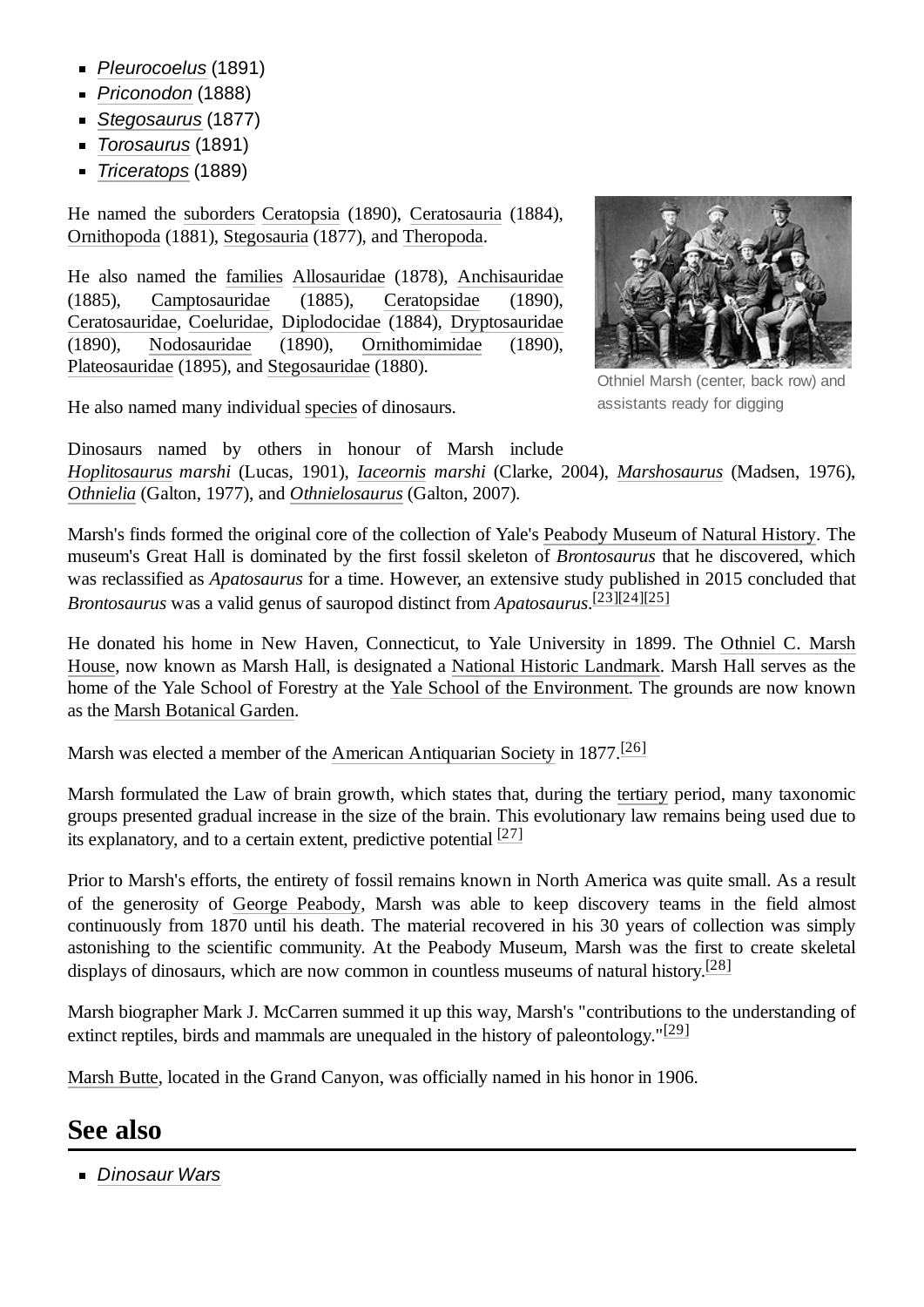# <span id="page-5-4"></span>**References**

- <span id="page-5-0"></span>1. Dingus, Lowell (2018). *King of the Dinosaur Hunters: The life of John Bell Hatcher and the discoveries that shaped paleontology*. Pegasus Books. [ISBN](https://en.wikipedia.org/wiki/ISBN_(identifier)) [9781681778655](https://en.wikipedia.org/wiki/Special:BookSources/9781681778655).
- <span id="page-5-1"></span>2. "Othniel Charles Marsh" [\(https://archive.org/details/scientific-american-1886-05-01\).](https://archive.org/details/scientific-american-1886-05-01) *Scientific American*. **54** (18): 279–281. May 1886. [doi:](https://en.wikipedia.org/wiki/Doi_(identifier))10.1038/scientificamerican05011886- 279 [\(https://doi.org/10.1038%2Fscientificamerican05011886-279\).](https://doi.org/10.1038%2Fscientificamerican05011886-279)
- <span id="page-5-2"></span>3. Tuna, Cari (26 January 2005). "In fossils, Marsh's legacy lives on" (https://yaledailynews.co [m/blog/2005/01/26/in-fossils-marshs-legacy-lives-on/\).](https://yaledailynews.com/blog/2005/01/26/in-fossils-marshs-legacy-lives-on/) *Yale Daily News*. Retrieved 26 January 2005.
- <span id="page-5-3"></span>4. McCarren, Mark J. *The Scientific Contributions of Othniel Charles Marsh',' p. 1, Peabody Museum of Natural History, Yale University, New Haven, Connecticut, 1993. [ISBN](https://en.wikipedia.org/wiki/ISBN_(identifier)) 0- [912532-32-7.](https://en.wikipedia.org/wiki/Special:BookSources/0-912532-32-7)*
- <span id="page-5-5"></span>5. "Othniel Charles Marsh" [\(http://peabody.yale.edu/collections/archives/biography/othniel-char](http://peabody.yale.edu/collections/archives/biography/othniel-charles-marsh) les-marsh). *Yale Peabody Museum of Natural History*. 2017. Retrieved 2017-07-27.
- <span id="page-5-6"></span>6. "Professor Marsh is Dead. The World-Famous Geologist Succumbs to Pneumonia. Chair of Paleontology Founded for Him. Caused the Establishment of Peabody Museum" (https://que [ry.nytimes.com/gst/abstract.html?res=9806E5D91730E132A2575AC1A9659C94689ED7C](https://query.nytimes.com/gst/abstract.html?res=9806E5D91730E132A2575AC1A9659C94689ED7CF) F). *New [York Times](https://en.wikipedia.org/wiki/New_York_Times)*. March 19, 1899. Retrieved 2010-07-28. "Othniel C. Marsh, M.A., Ph.D., LL.D., professor of paleontology at Yale University, curator of the geological collection at the same institution, ..."
- <span id="page-5-7"></span>7. Rines, George Edwin, ed. (1920). "Marsh, Othniel Charles" (https://en.wikisource.org/wiki/T [he\\_Encyclopedia\\_Americana\\_\(1920\)/Marsh,\\_Othniel\\_Charles\).](https://en.wikisource.org/wiki/The_Encyclopedia_Americana_(1920)/Marsh,_Othniel_Charles) *[Encyclopedia](https://en.wikipedia.org/wiki/Encyclopedia_Americana) Americana*.
- <span id="page-5-8"></span>8. Marsh, O.C. (1872). "Notice of a new and remarkable fossil bird" [\(https://archive.org/details/](https://archive.org/details/mobot31753002152822) mobot31753002152822). *American Journal of Science*. Series 3. **4** (22): 344.
- <span id="page-5-9"></span>9. Marsh, O.C. (1872). "Discovery of a new and remarkable fossil bird" (https://archive.org/detai [ls/mobot31753002152814\).](https://archive.org/details/mobot31753002152814) *American Journal of Science*. Series 3. **3** (3): 57.
- <span id="page-5-10"></span>10. Plate, Robert. *The Dinosaur Hunters: Othniel C. Marsh and Edward D. Cope,* pp. 204-5, David McKay Company, Inc., New York, New York, 1964.
- <span id="page-5-11"></span>11. McCarren, Mark J. *The Scientific Contributions of Othniel Charles Marsh,* pp. 44-6, 52-3, Peabody Museum of Natural History, Yale University, New Haven, Connecticut, 1993. [ISBN](https://en.wikipedia.org/wiki/ISBN_(identifier)) [0-912532-32-7](https://en.wikipedia.org/wiki/Special:BookSources/0-912532-32-7).
- <span id="page-5-12"></span>12. "APS Member History" (https://search.amphilsoc.org/memhist/search?creator=&title=&subje [ct=&subdiv=&mem=&year=1868&year-max=1868%5C&dead=&keyword=&smode=advanc](https://search.amphilsoc.org/memhist/search?creator=&title=&subject=&subdiv=&mem=&year=1868&year-max=1868%5C&dead=&keyword=&smode=advanced) ed). *search.amphilsoc.org*. Retrieved 2021-04-26.
- <span id="page-5-13"></span>13. McCarren, Mark J. *The Scientific Contributions of Othniel Charles Marsh,* p. 7-8, Peabody Museum of Natural History, Yale University, New Haven, Connecticut, 1993. [ISBN](https://en.wikipedia.org/wiki/ISBN_(identifier)) 0- [912532-32-7.](https://en.wikipedia.org/wiki/Special:BookSources/0-912532-32-7)
- <span id="page-5-14"></span>14. McCarren, Mark J. *The Scientific Contributions of Othniel Charles Marsh,* pp. 19-21, Peabody Museum of Natural History, Yale University, New Haven, Connecticut, 1993. [ISBN](https://en.wikipedia.org/wiki/ISBN_(identifier)) [0-912532-32-7](https://en.wikipedia.org/wiki/Special:BookSources/0-912532-32-7).
- <span id="page-5-15"></span>15. McCarren, Mark J. *The Scientific Contributions of Othniel Charles Marsh,* pp. 16-17, Peabody Museum of Natural History, Yale University, New Haven, Connecticut, 1993. [ISBN](https://en.wikipedia.org/wiki/ISBN_(identifier)) [0-912532-32-7](https://en.wikipedia.org/wiki/Special:BookSources/0-912532-32-7).
- <span id="page-5-16"></span>16. Plate, Robert. *The Dinosaur Hunters: Othniel C. Marsh and Edward D. Cope,* pp. 210-11, David McKay Company, Inc., New York, New York, 1964.
- <span id="page-5-17"></span>17. Cianfaglione, Paul. "O.C. Marsh Odontornithes Monograph Still Relevant Today", 20 Jul 2016, *Avian Musings: "going beyond the field mark."*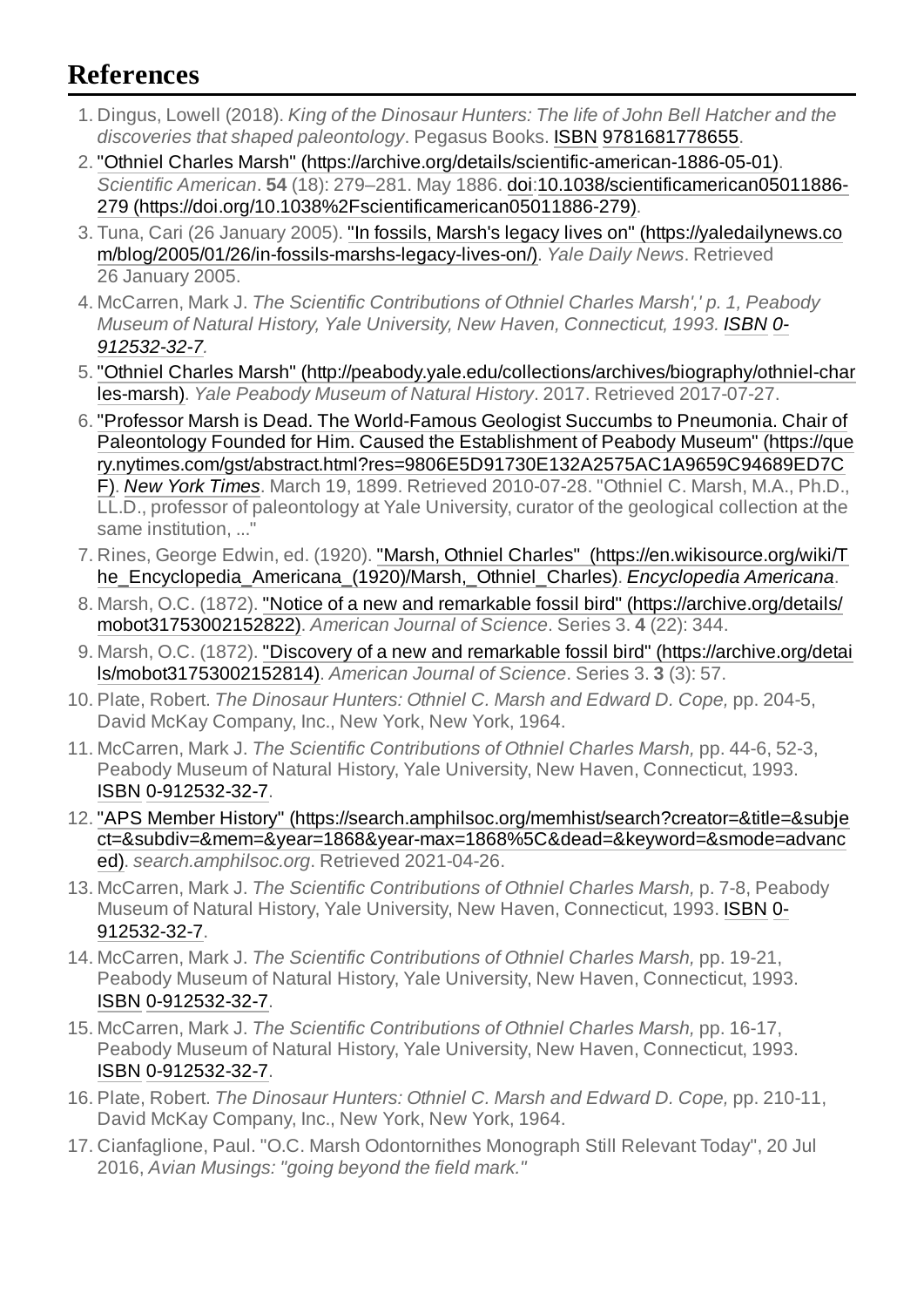- <span id="page-6-1"></span>18. Wallace, David Rains (1999). *The Bonehunters' Revenge: Dinosaurs, Greed, and the Greatest [Scientific Feud](https://en.wikipedia.org/wiki/Special:BookSources/0-618-08240-9) of the Gilded Age*. Houghton Mifflin Books. pp. 175–179. [ISBN](https://en.wikipedia.org/wiki/ISBN_(identifier)) 0- 618-08240-9.
- <span id="page-6-2"></span>19. McCarren, Mark J. *The Scientific Contributions of Othniel Charles Marsh,* p. 11, Peabody Museum of Natural History, Yale University, New Haven, Connecticut, 1993. [ISBN](https://en.wikipedia.org/wiki/ISBN_(identifier)) 0- [912532-32-7.](https://en.wikipedia.org/wiki/Special:BookSources/0-912532-32-7)
- <span id="page-6-3"></span>20. "Minor Paragraphs" [\(https://www.biodiversitylibrary.org/page/20878959\).](https://www.biodiversitylibrary.org/page/20878959) *Popular Science Monthly*: 574. Feb 1898. Retrieved 13 May 2013.
- <span id="page-6-4"></span>21. Jaffe, Mark (2000). *The Gilded Dinosaur: The Fossil War Between E. D. Cope and O. C. Marsh and the Rise of American Science* [\(https://archive.org/details/gildeddinosaur00mark\).](https://archive.org/details/gildeddinosaur00mark) New York: Crown Publishing Group. [ISBN](https://en.wikipedia.org/wiki/ISBN_(identifier)) [978-0-517-70760-9](https://en.wikipedia.org/wiki/Special:BookSources/978-0-517-70760-9).
- <span id="page-6-5"></span>22. Gallagher, William B (1997). *When Dinosaurs Roamed New Jersey* (https://archive.org/detai [ls/whendinosaursroa00gall\).](https://archive.org/details/whendinosaursroa00gall) New Brunswick: Rutgers University Press. [ISBN](https://en.wikipedia.org/wiki/ISBN_(identifier)) 978-0-8135- 2349-1.
- <span id="page-6-6"></span>23. Tschopp, E.; Mateus, O. V.; Benson, R. B. J. (2015). "A specimen-level phylogenetic analysis and taxonomic revision of Diplodocidae (Dinosauria, Sauropoda)" (https://www.ncb [i.nlm.nih.gov/pmc/articles/PMC4393826\).](https://www.ncbi.nlm.nih.gov/pmc/articles/PMC4393826) *PeerJ*. **3**: e857. [doi:](https://en.wikipedia.org/wiki/Doi_(identifier))10.7717/peerj.857 (https://doi.o rg/10.7717%2Fpeerj.857). [PMC](https://en.wikipedia.org/wiki/PMC_(identifier)) 4393826 [\(https://www.ncbi.nlm.nih.gov/pmc/articles/PMC43](https://doi.org/10.7717%2Fpeerj.857) 93826). [PMID](https://en.wikipedia.org/wiki/PMID_(identifier)) 25870766 [\(https://pubmed.ncbi.nlm.nih.gov/25870766\)](https://pubmed.ncbi.nlm.nih.gov/25870766)[.](https://en.wikipedia.org/wiki/Open_access)<sup>3</sup>
- <span id="page-6-7"></span>24. Gorman, James (7 April 2015). "A Prehistoric Giant Is Revived, if Only in Name" (https://ww [w.nytimes.com/2015/04/08/science/earth/the-brontosaurus-a-prehistoric-giant-is-revived-if-o](https://www.nytimes.com/2015/04/08/science/earth/the-brontosaurus-a-prehistoric-giant-is-revived-if-only-in-name.html) nly-in-name.html). *New [York Times](https://en.wikipedia.org/wiki/New_York_Times)*. Retrieved 7 April 2015.
- <span id="page-6-8"></span>25. Choi, Charles. "The Brontosaurus Is Back" [\(http://www.scientificamerican.com/article/the-bro](http://www.scientificamerican.com/article/the-brontosaurus-is-back1) ntosaurus-is-back1).
- <span id="page-6-9"></span>26. "MemberListM" [\(http://www.americanantiquarian.org/memberlistm\)](http://www.americanantiquarian.org/memberlistm).
- <span id="page-6-10"></span>27. Faria, Felipe (2017). "Marsh's law of brain growth and the idea of biological progress in evolution" [\(http://www.revistas.usp.br/ss/article/view/144946\).](http://www.revistas.usp.br/ss/article/view/144946) *Scientiae Studia*. **15** (2): 387– 410. [doi:](https://en.wikipedia.org/wiki/Doi_(identifier))10.11606/51678-31662017000200009 [\(https://doi.org/10.11606%2F51678-316620](https://doi.org/10.11606%2F51678-31662017000200009) 17000200009).
- <span id="page-6-11"></span>28. McCarren, Mark J. *The Scientific Contributions of Othniel Charles Marsh,* pp. 2, 8-9, Peabody Museum of Natural History, Yale University, New Haven, Connecticut, 1993. [ISBN](https://en.wikipedia.org/wiki/ISBN_(identifier)) [0-912532-32-7](https://en.wikipedia.org/wiki/Special:BookSources/0-912532-32-7).
- <span id="page-6-12"></span>29. McCarren, Mark J. *The Scientific Contributions of Othniel Charles Marsh,* p. 55, Peabody Museum of Natural History, Yale University, New Haven, Connecticut, 1993. [ISBN](https://en.wikipedia.org/wiki/ISBN_(identifier)) 0- [912532-32-7.](https://en.wikipedia.org/wiki/Special:BookSources/0-912532-32-7)

## <span id="page-6-0"></span>**Further reading**

- University of California Museum of Paleontology. "Othniel Charles Marsh (1832–1899)" (htt [p://www.ucmp.berkeley.edu/history/marsh.html\).](http://www.ucmp.berkeley.edu/history/marsh.html) UC Berkeley. Retrieved 2007-03-07.
- "Othniel Charles Marsh (1831–1899)" [\(https://web.archive.org/web/20070207225630/http://](https://web.archive.org/web/20070207225630/http://www.nceas.ucsb.edu/~alroy/lefa/Marsh.html) www.nceas.ucsb.edu/~alroy/lefa/Marsh.html). *Lefalophodon*. National Center for Ecological Analysis and Synthesis. Archived from the original [\(http://www.nceas.ucsb.edu/~alroy/lefa/M](http://www.nceas.ucsb.edu/~alroy/lefa/Marsh.html) arsh.html) on 2007-02-07. Retrieved 2007-03-07.
- The Scientific Contributions of Othniel Charles Marsh: Birds, Bones, and Brontotheres (Peabody Museum of Natural History Special Publication No 15) (Paperback) by Mark J. **McCarren**
- Jaffe, Mark (2000). *The Gilded Dinosaur: The Fossil War Between E. D. Cope and O. C. Marsh and the Rise of American Science* [\(https://archive.org/details/gildeddinosaur00mark\).](https://archive.org/details/gildeddinosaur00mark) New York: Crown Publishing Group. [ISBN](https://en.wikipedia.org/wiki/ISBN_(identifier)) [0-517-70760-8](https://en.wikipedia.org/wiki/Special:BookSources/0-517-70760-8).